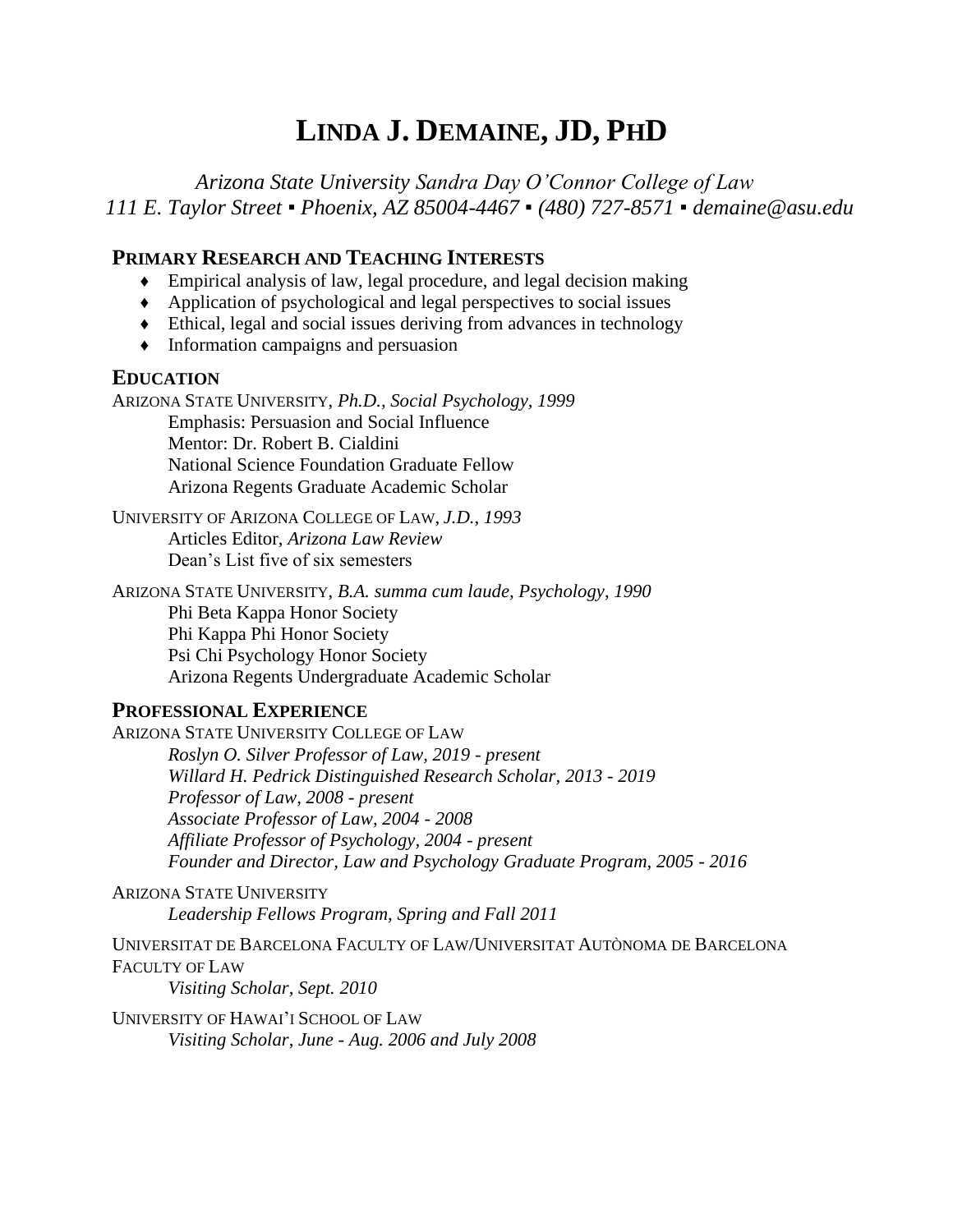AMERICAN PSYCHOLOGICAL ASSOCIATION SCIENCE POLICY FELLOWSHIP, WASHINGTON, DC *Fellow, Sept. 2003 - Aug. 2004, Central Intelligence Agency, Behavioral Sciences Unit*  Researched and advised the Agency on cross-cultural social influence, the formation and change of fundamental beliefs and attitudes, and the psychology of self-sacrifice; reviewed research proposals and commented on current projects.

AMERICAN PSYCHOLOGICAL ASSOCIATION CONGRESSIONAL FELLOWSHIP, WASHINGTON, DC *Fellow, Sept. 2002 - Aug. 2003, Senate Judiciary Committee* Researched and advised the Committee on legislation relating to unsolicited bulk email, toxic torts, and other issues; conducted FBI and DOJ oversight; performed background investigations on judicial nominees.

### RAND, SANTA MONICA, CA

*Associate Policy Analyst, Jan. 2000 - Sept. 2002, Consultant, Sept. 2002 - Aug. 2004* Led and participated in research projects on a variety of issues, including the following:

- ♦ The issuance of patents on genes and other slightly modified products of nature
- ♦ Science-based substance abuse prevention in elementary and secondary schools
- ♦ Binding arbitration clauses in consumer contracts
- ♦ The law and psychology of deception in defense of national computer systems
- ♦ The use of the military for domestic civil law enforcement (Posse Comitatus Act)
- ♦ International reproductive rights and national population policies and laws

### *Summer Associate, May - Aug. 1997*

#### *Health Program*

Designed experiments to test the impact of improved data on consumers' choice of health care plan; examined legal, political, ethical, and technical concerns associated with providing decision support to individuals selecting a health plan.

*Summer Associate, May - Aug. 1996*

*Institute for Civil Justice*

Investigated the legal and psychological aspects of internal grievance procedures available to members of California's largest HMOs.

ARIZONA STATE UNIVERSITY, DEPARTMENT OF PSYCHOLOGY

*Teaching Assistant, Social Psychology, Jan. - July 1995 Laboratory Instructor, Research Methods, Aug. - Dec. 1994*

## **PUBLICATIONS**

- Robert B. Cialdini, Jessica Lasky-Fink, Linda J. Demaine, Daniel W. Barrett, Brad J. Sagarin and Todd Rogers, *Poison Parasite Counter: Turning Duplicitous Mass Communications into Self-Negating Memory Retrieval Cues*, 32 PSYCHOL. SCI. 1811 (2021).
- Linda J. Demaine & Robert B. Cialdini, *The Expanding, Lop-Sided Universe of Social Influence and Law Research*, OXFORD LIBRARY OF PSYCHOLOGY, HANDBOOK OF SOCIAL INFLUENCE (2017)
- *Seeing is Deceiving: The Tacit Deregulation of Deceptive* Advertising, 54 ARIZ. L. REV. 719 (2012)
- *Realizing the Potential of Instructions to Disregard* in MEMORY AND LAW 185 (Lynn Nadel & Walter P. Sinnott-Armstrong eds., Oxford University Press, 2012)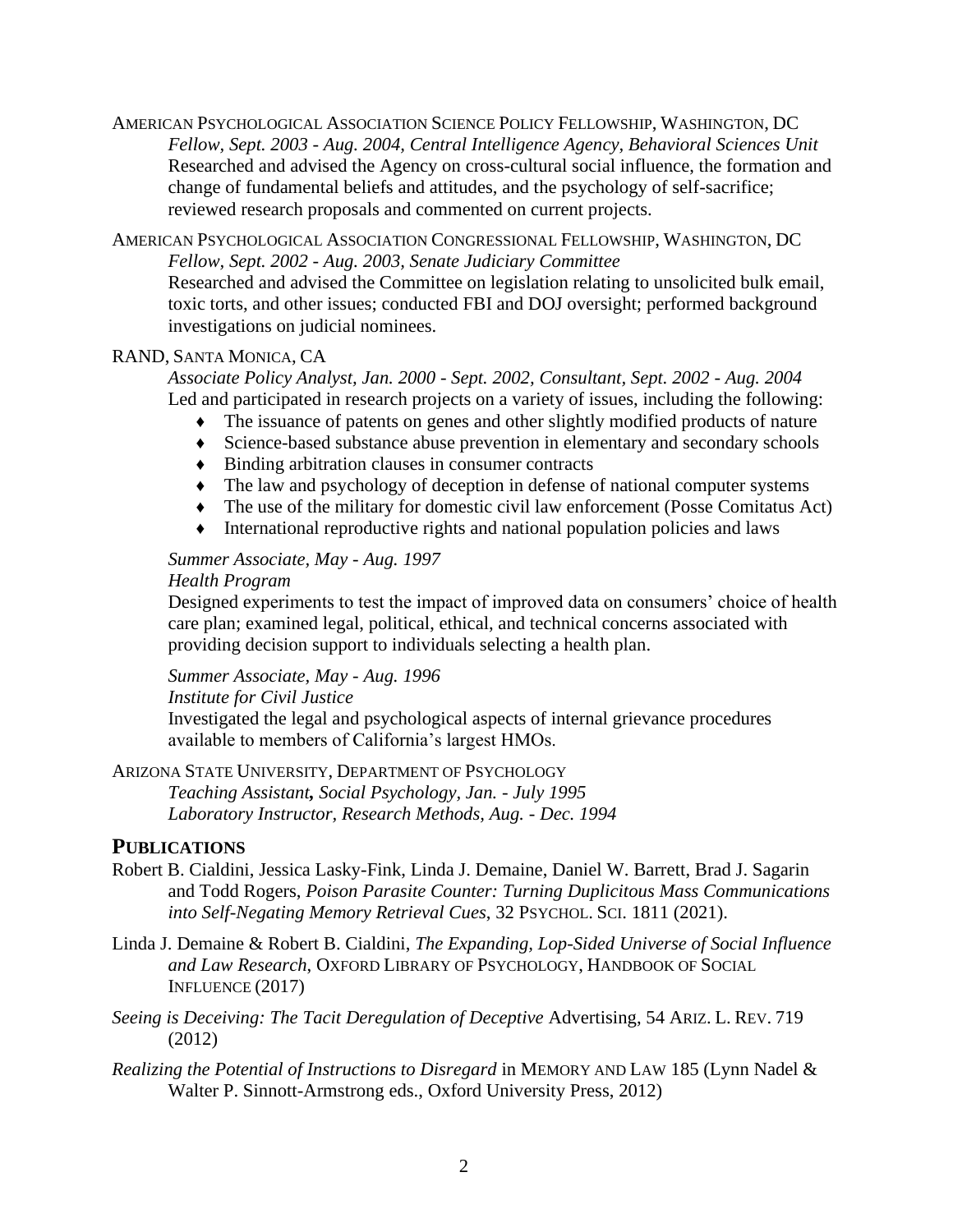- *Navigating Policy by the Stars: The Influence of Celebrity Entertainers on Federal Lawmaking*, 25 J. L. & POL. 83 (2009)
- *In Search of an Anti-Elephant: Confronting the Human Inability to Forget Inadmissible Evidence*, 16 GEORGE MASON L. REV. 99 (2008)
- *"Playing Doctor" with the Patient's Spouse: Alternative Conceptions of Health Professional Liability*, 14 VA. J. SOC. POL'Y & L. 308 (2007)
- THE CIVIL-MILITARY GAP IN THE UNITED STATES (RAND 2007) (with Thomas S. Szayna, Kevin F. McCarthy, Jerry M. Sollinger, Jefferson P. Marquis & Brett Steele)
- *Process Dangers of Military Involvement in Civil Law Enforcement: Rectifying the Posse Comitatus Act*, 9 NYU J. LEGIS. & PUB. POL'Y 167 (2006) (with Brian Rosen)
- *Managing Social Norms for Persuasive Impact*, 1 SOC. INFLUENCE 3 (2006) (with Robert Cialdini, Brad Sagarin, Daniel Barrett, Kelton Rhoads & Patricia Winter)
- *"Volunteering" to Arbitrate Through Pre-Dispute Arbitration Clauses: The Average Consumer's Experience*, 67 DUKE J.L. & CONTEMP. PROBS. 55 (2004) (with Deborah Hensler)
- *Natural Substances and Patentable Inventions*, 300 SCIENCE 1375 (2003) (with Aaron X. Fellmeth)
- *Reinventing the Double Helix: A Novel and Nonobvious Reconceptualization of the Biotechnology Patent*, 55 STANFORD L. REV. 303 (2002) (with Aaron X. Fellmeth)
- *When Saying Yes Leads to Saying No: Preference for Consistency and the Reverse Foot-in-the-Door Effect*, 27 PERSONALITY & SOC. PSYCHOL. BULL. 859 (2001) (with Rosanna E. Guadagno, Terrilee Asher & Robert Cialdini)

# **WORKS IN PROGRESS**

*Self-Persuasion and Extremist Ideologies*

- *Deception, Fair Balance, and Visual Imagery in Direct-to-Consumer Prescription Drug Advertisements*
- THE PSYCHOLOGY OF INTELLECTUAL PROPERTY LAW, NYU Press Psychology of Law Book Series (with Aaron X. Fellmeth)

*Correctives to Distortion in the Marketplace of Ideas*

*Government Regulation of Religious Extremist Groups: A Case Study of the Fundamentalist Latter-Day Saints*

*Prosecuting Cults as Criminal Enterprises: The Case of NXIVM*

## **EDITORIAL ACTIVITIES**

Founding Editor, NYU PRESS PSYCHOLOGY OF LAW BOOK SERIES, 2005 - present Published and In-Progress Volumes

| Torts        | Environmental Law                | <b>Family Law</b>   |
|--------------|----------------------------------|---------------------|
| Evidence     | <b>Health Law</b>                | <b>Property Law</b> |
| Criminal Law | <b>Intellectual Property Law</b> |                     |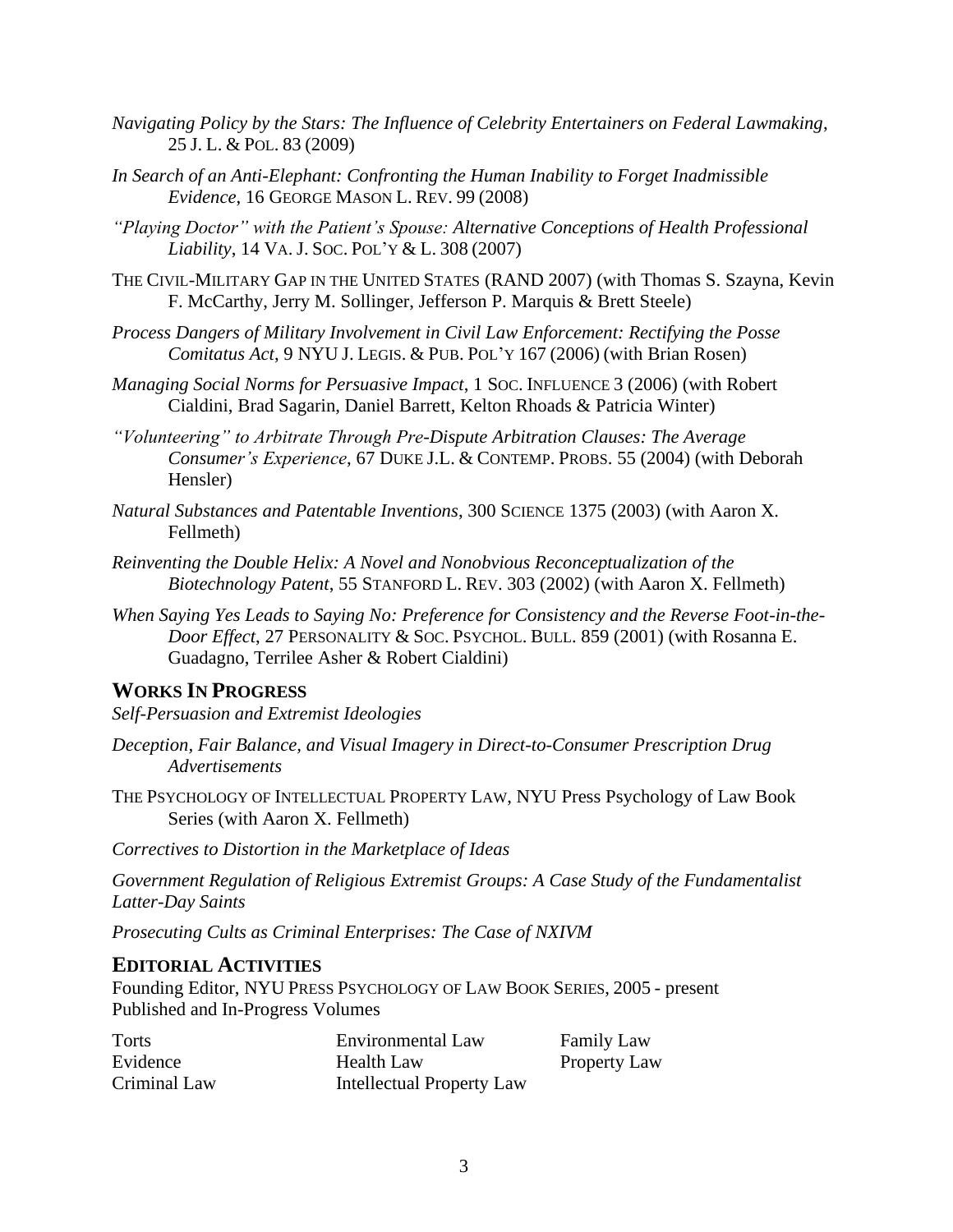Ad hoc Reviewer: International Journal of Cultic Studies (2019 - present) and Law & Society Review (2020 - present)

#### **PRESENTATIONS**

- *Self-Persuasion in Extreme Groups*, International Cultic Studies Association Annual Conference, Virtual (July 2021)
- *Self-Persuasion and the Law*, American Psychology-Law Society Legal Scholarship Committee Workshop (May 2021)
- *The Psychology of Successful Mediation*, International Academy of Mediators Conference, Plenary Session, Scottsdale, AZ (Nov. 2019)
- *The Cult of NXIVM: Former Members Engage with Future Policy Makers*, Opening Remarks, Arizona State University College of Law, Phoenix, AZ (Nov. 2019)
- *Prosecuting Cults as Criminal Enterprises: The Case of NXIVM*, International Cultic Studies Association Annual Conference, Manchester, England (July 2019)
- *Government Regulation of Religious Extremist Groups: A Case Study of the Fundamentalist Latter-Day Saints*, International Cultic Studies Association Annual Convention, Philadelphia, PA (July 2018)
- *The Psychological Underpinnings of Intellectual Property Law*, Organizer and participant, Law and Society Association Annual Meeting, Mexico City, Mexico (June 2017)
- *The Psychology of Judicial Decision Making*, Federal Administrative Law Judges Annual Conference, Scottsdale, AZ (Sept. 2016)
- *Psychology and Law: Conceptual Advancements to Bridge the Disciplinary Divide*, Organizer and participant, Law and Society Association Annual Meeting, New Orleans, LA (June 2016)
- *Modernizing the "Reasonable Consumer" in Deceptive Advertising Law*, Law and Society Association Annual Meeting, Seattle, WA (May 2015)
- *A Psychological View of U.S. Advertising Law and Policy,* Cognitive Science, Ethics and the Law, Master Seminar, University of Arizona, Tucson, AZ (Oct. 2014)
- *The Psychology of Forced Speech*, Law and Society Association Annual Meeting, Minneapolis, MN (May 2014)
- *Empirical Research on Social Influence: What it Says (and Doesn't Say) About Legal Claims of Cultic Persuasion*, International Cultic Studies Association Annual Convention, Trieste, Italy (July 2013)
- *Social Influence and the Law*, Law and Society Association Annual Meeting, Boston, MA (June 2013)
- *The Psychology of Settlement Negotiations*, State Bar of Arizona, Section on Alternative Dispute Resolution, Phoenix, AZ (Apr. 2013)
- *Government Regulation of Persuasion in the United States: Implications for Legal Claims Resulting from Cultic Persuasion*, International Cultic Studies Association Annual Convention, Montreal, Canada (July 2012)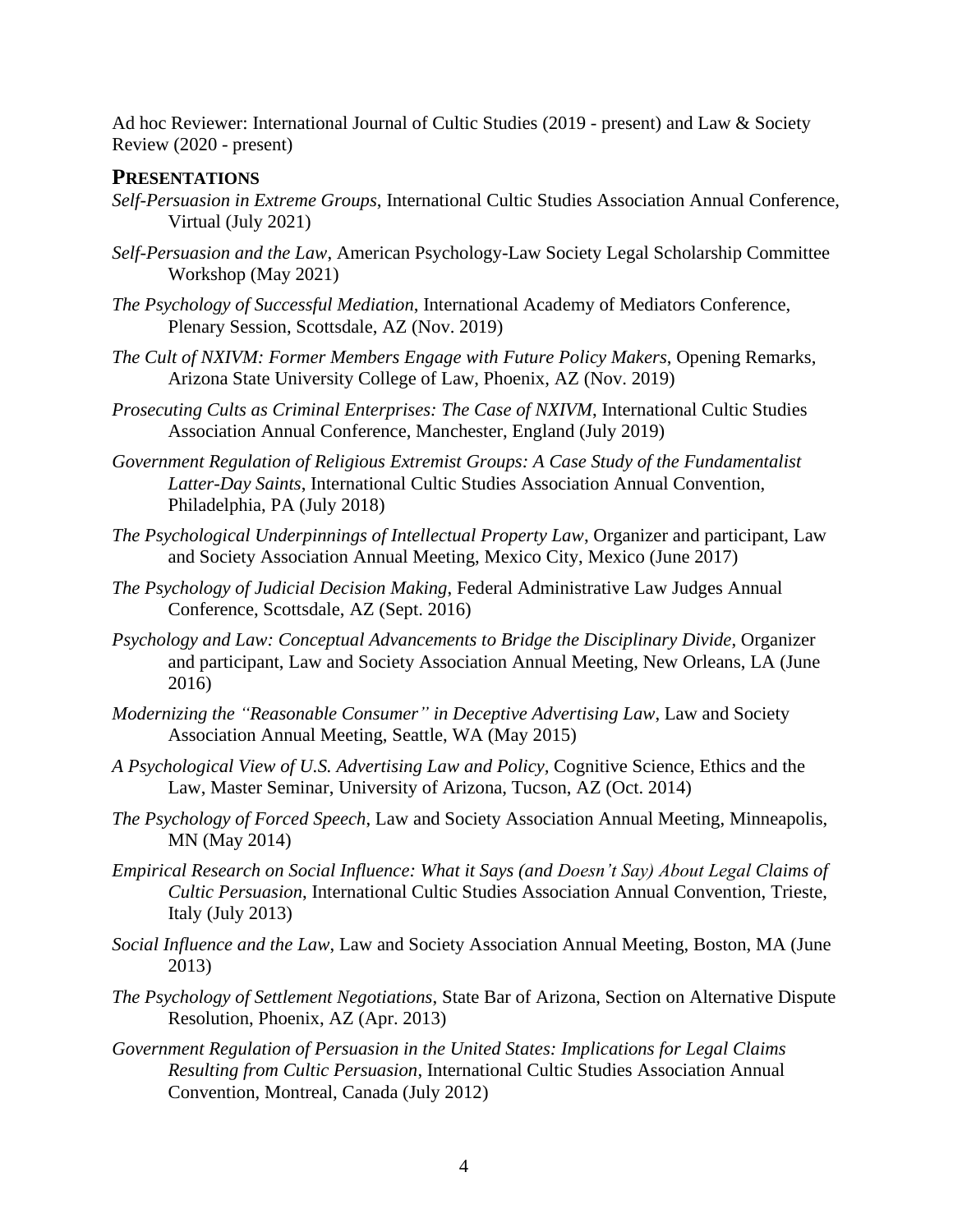- *Seeing is Deceiving: The Tacit Deregulation of Deceptive Advertising Law*, Law and Society Association Annual Meeting, Oahu, HI (May 2012)
- *Communicating With the Modern Electorate*, Society for the Psychological Study of Social Issues, American Psychological Association, Webinar on the Science of Policy Communication (Apr. 2012)
- *Celebrity Entertainers and American Federal Lawmaking*, ATINER 8<sup>th</sup> Annual International Conference on Law, Athens, Greece (July 2011)
- *Realizing the Potential of Instructions to Disregard*, Law and Society Association Annual Meeting, San Francisco, CA (June 2011)
- *Deceptive Imagery in Advertising*, Law and Society Association Annual Meeting, Chicago, IL (May 2010)
- Law and Memory Workshop. MacArthur Program in Neuroscience and the Law-University of Arizona Mind, Brain and Society Program, Tucson, AZ (Jan. 2010)
- *Celebrity Entertainers as Societal Power Equalizers*, Law and Society Association Annual Meeting, Denver, CO (May 2009)
- *Crafting Effective Instructions to Disregard*, Pima County Public Defender Office, Tucson, AZ (May 2009)
- *Science-Based Persuasion for Leaders in Education*, American Psychological Association Education Leadership Conference, Washington, DC (Sept. 2008)
- Discussant, Feldman, Y. & Tyler, T., *Mandated Justice: The Potential Promise and Possible Pitfalls of Mandating Procedural Justice*. Third Annual Conference on Empirical Legal Studies, Cornell Law School, Ithaca, NY (Sept. 2008)
- Law and Psychology Workshop. Washington University School of Law, St. Louis, MO (Apr. 2008)
- *The Role of Physician Characteristics in the Medical Care Informed Consent Doctrine*. American Psychology-Law Society Conference, Jacksonville, FL (Mar. 2008)
- *Inadmissible Evidence and Instructions to Disregard*. Council of 100, Arizona State University College of Law (Feb. 2008)
- *Adventures in Advocacy: Training the Civic Scientist*. American Psychological Association Science Directorate and Board of Scientific Affairs Science Leadership Conference, Washington, DC (Oct. 2007)
- *Psychology's Role in Educating Other Professions*. American Psychological Association Education Leadership Conference, Washington, DC (Sept. 2007)
- *Law and Policy of Cults and Alternative Religions*. Panel Chair, International Cultic Studies Association Annual Convention, Brussels, Belgium (June 2007)
- *Storytelling as an Instructional Method: In Search of Theoretical and Empirical Foundations*. Workshop Participant, Air Force Research Laboratory, Mesa, AZ (Nov. 2006)
- *Pride or Prejudice: Indian Mascots and Imagery in the United States*. Panel Moderator, Arizona State University Sandra Day O'Connor College of Law (Oct. 2006)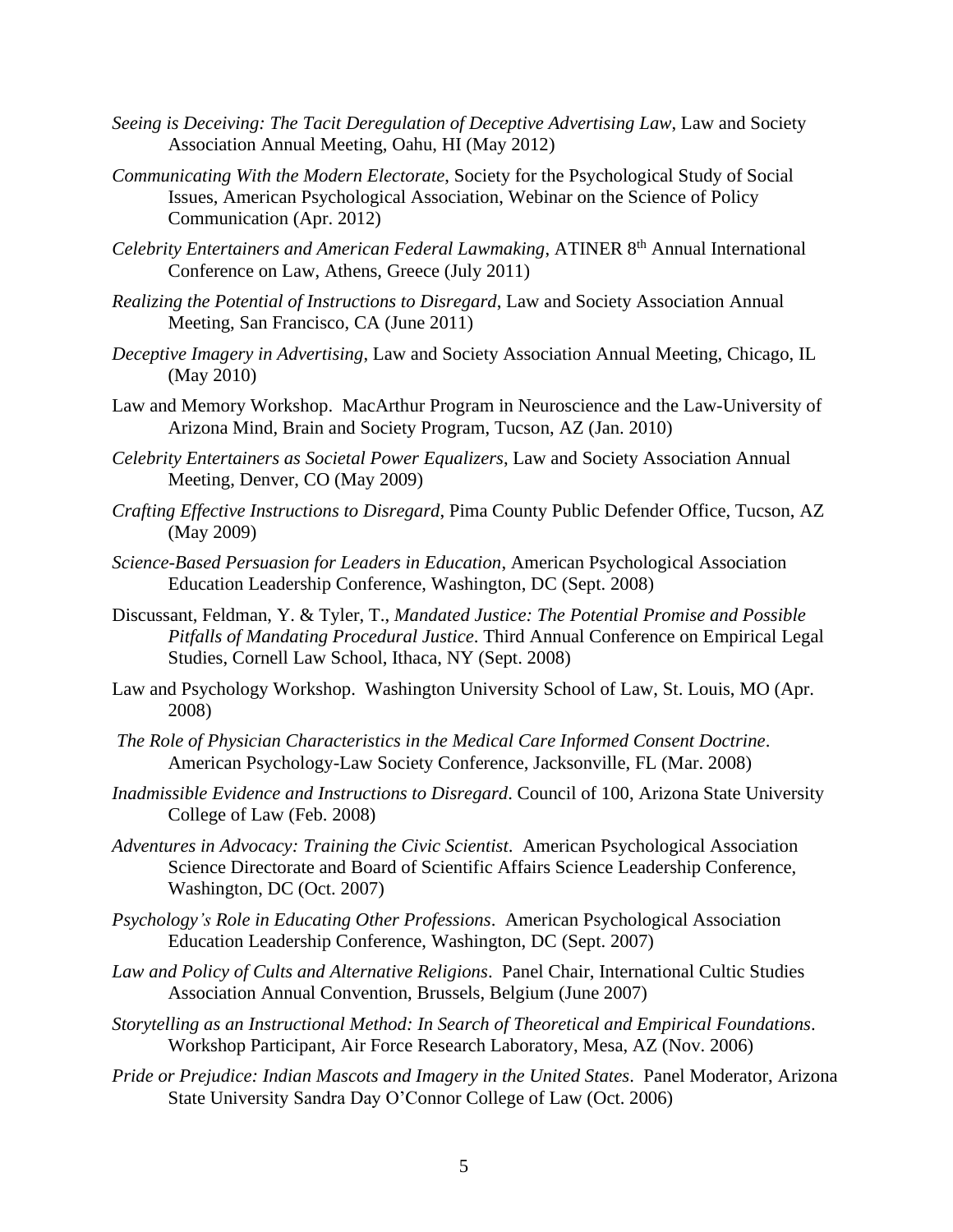- *Abnormal Brains and Criminal Responsibility: Implications of Neuroscience for Criminal Culpability and Sentencing*. Panel Moderator, Arizona State University College of Law (Apr. 2005)
- Commentator, Dann, B. M., Hans, V. P., & Kaye, D. H.'s: *Testing the Effects of Selected Jury Trial Innovations on Juror Comprehension of Contested mtDNA Evidence*. Sixth International Conference on Forensic Statistics, Arizona State University College of Law (Mar. 2005)
- *Psychology at the CIA*. American Psychological Association Annual Convention, Honolulu, Hawai'i (Aug. 2004)
- *Increasing Psychologists' Influence on Congressional Decision Making*. American Psychological Association Annual Convention, Toronto, Ontario, Canada (Aug. 2003)
- *Reinventing the Double Helix: A Novel and Nonobvious Reconceptualization of the Biotechnology Patent*. Next Generation of Leaders in Science and Technology Policy Symposium, Washington, DC (Nov. 2002) (with Aaron X. Fellmeth)
- *Only Another Forum?: Substituting Arbitration for the Courthouse in Consumer Disputes*. Coming Crisis in Mandatory Arbitration: New Perspectives and Possibilities Symposium, Duke Law School (Oct. 2002)
- *The Psychology of Jury Decision-Making: Research on Punitive Damages*. Institute for Civil Justice Insurance Advisory Council, RAND, Santa Monica, CA (Aug. 2000)
- *The U.S. Substance Abuse Prevention Environment: An Analysis of the Mechanisms and Drivers for Drug Prevention Funding and Decision Making*. BEST Foundation; Conrad N. Hilton Foundation. Los Angeles, CA (May 2000) (with Robin Meili & Phyllis Ellickson)
- *Counteradvertising as a Form of Prevention Intervention*. Arizona State University Prevention and Intervention Research Center (Sept. 1999) (with Robert Cialdini & Daniel Barrett)
- *"The Virus Thus Implanted in the Minds of the Jury is not so Easily Extracted": Inadmissible Evidence and the Traditional Instruction to Disregard*. RAND, Santa Monica, CA (May 1999)
- *Consumer Decision Making and Computerized Decision Support in the Context of Health Plan Selection*. RAND, Santa Monica, CA (Aug. 1997)
- *Member Grievance Procedures in California's Largest Health Maintenance Organizations*. RAND, Santa Monica, CA (Aug. 1996)

### **MEDIA**

- ♦ Television News Interview, 3TV and CBS 5, aired Feb. 25, 2020 (Doomsday groups)
- ♦ *Seduced: Inside the NXIVM Cult* documentary mini-series, Fall 2020 (Expert consultant)

## **NATIONAL AND LOCAL COMMITTEES**

- ♦ International Cultic Studies Association, Advisory Council, 2018-present
- ♦ American Psychological Association, Working Group on Restrictions Affecting Diversity Training in Graduate Education, 2011 - 2015
- ♦ Department of Justice, Federal Bureau of Investigation, High-Value Detainee Interrogation Group Research Committee, 2010 - 2015